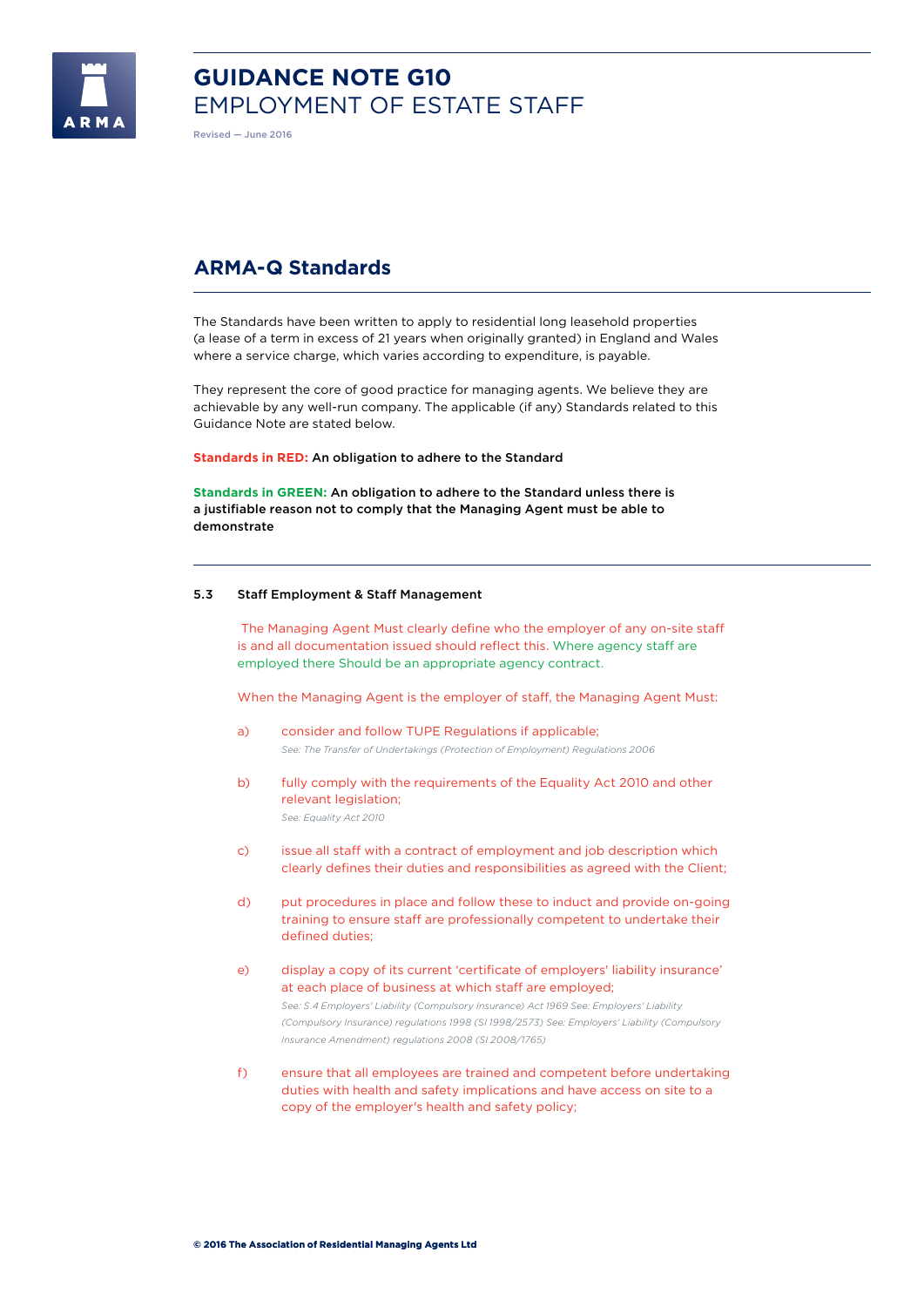# **ARMA-Q Standards (continued)**

g) ensure a safe working environment for all staff at all times as far as reasonably practicable.

*See: Health and Safety at Work etc Act 1974 See: Management of Health and Safety at Work Regulations 1999 (SI 1999/3242)* 

# 6.2 Statutory Compliance

The Managing Agent Must have regard to and comply with:

- a) legislation relating to equality and discrimination;
- b) legislation relating to employment;
- c) legislation relating to data protection;
- d) legislation relating to tax and VAT:
- e) relevant legislation to ensure the health and safety of employees;
- f) obligations under the regulations regarding fire safety;
- g) health and safety regulations relating to buildings under their management;
- h) all other relevant legislation.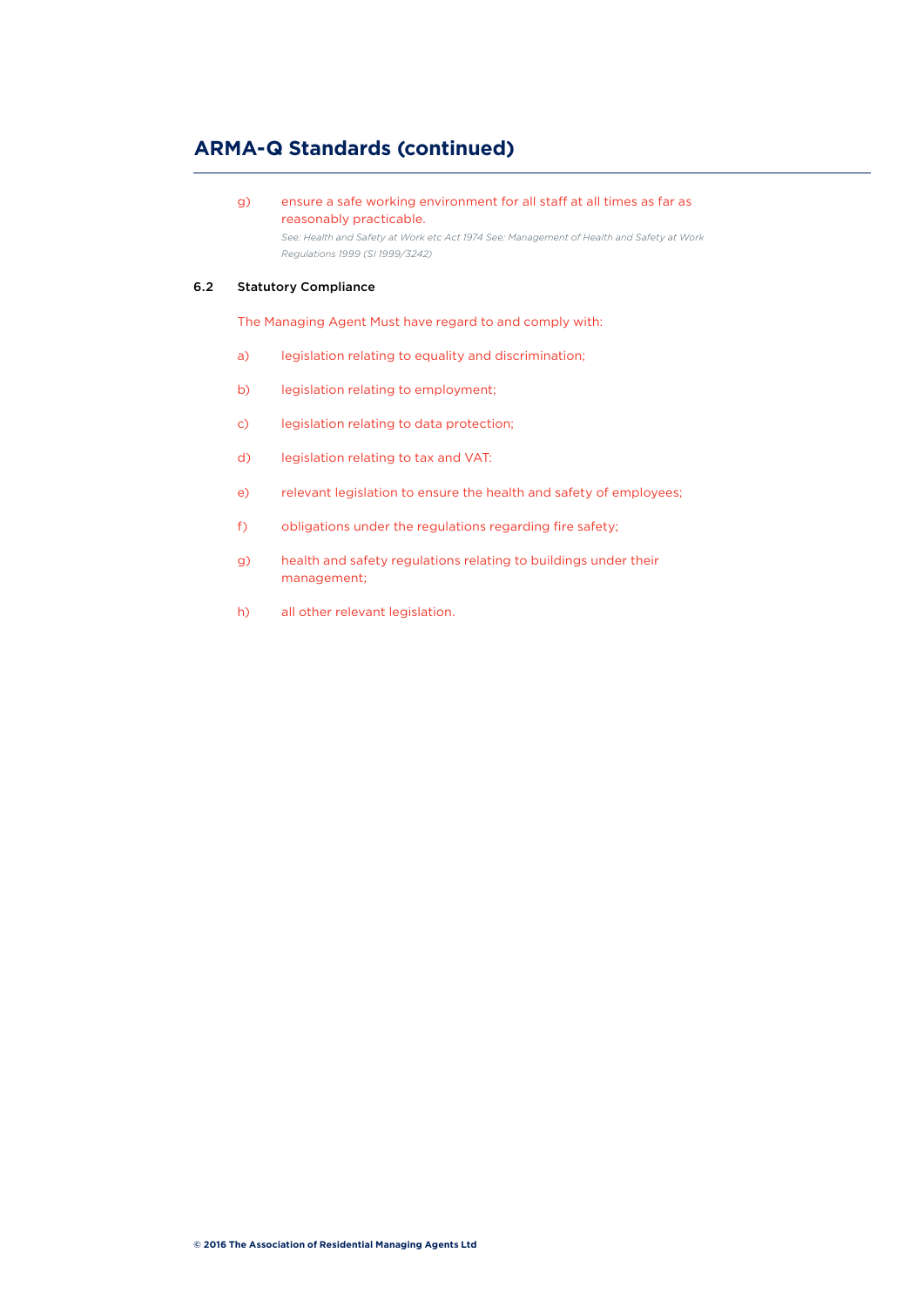# **Guidance Note Contents Overview**

| 3                        | <b>Overview</b>                                                           |
|--------------------------|---------------------------------------------------------------------------|
| $\overline{\mathcal{A}}$ | <b>The Client Employs Estate Staff</b>                                    |
| $\overline{\mathcal{A}}$ | <b>What If The Client Will Not Employ</b><br><b>Estate Staff?</b>         |
| 5                        | <b>What If The Managing Agent Provides</b><br><b>Agency Estate Staff?</b> |
| 5                        | <b>TUPE Regulations</b>                                                   |
| 5                        | <b>Right To Manage And TUPE</b>                                           |
| 5                        | <b>Service Contract Changes</b>                                           |
| 5                        | <b>Changes Of Managing Agent And Tupe</b>                                 |
| 6                        | <b>VAT</b>                                                                |
| 7                        | <b>Workplace Pensions</b>                                                 |
| 7                        | <b>Pension auto-enrolment</b>                                             |
| 7                        | <b>Pension Calculator</b>                                                 |
| 7                        | <b>Further Information</b>                                                |

- **• This Guidance Note considers the advantages and disadvantages of clients and managing agents employing estate staff.**
- **• It also explains the impact of TUPE, the Transfer of Undertakings (Protection of Employment) Regulations 2006.**
- **• This guidance can only be of a general nature and managing agents should seek their own detailed advice.**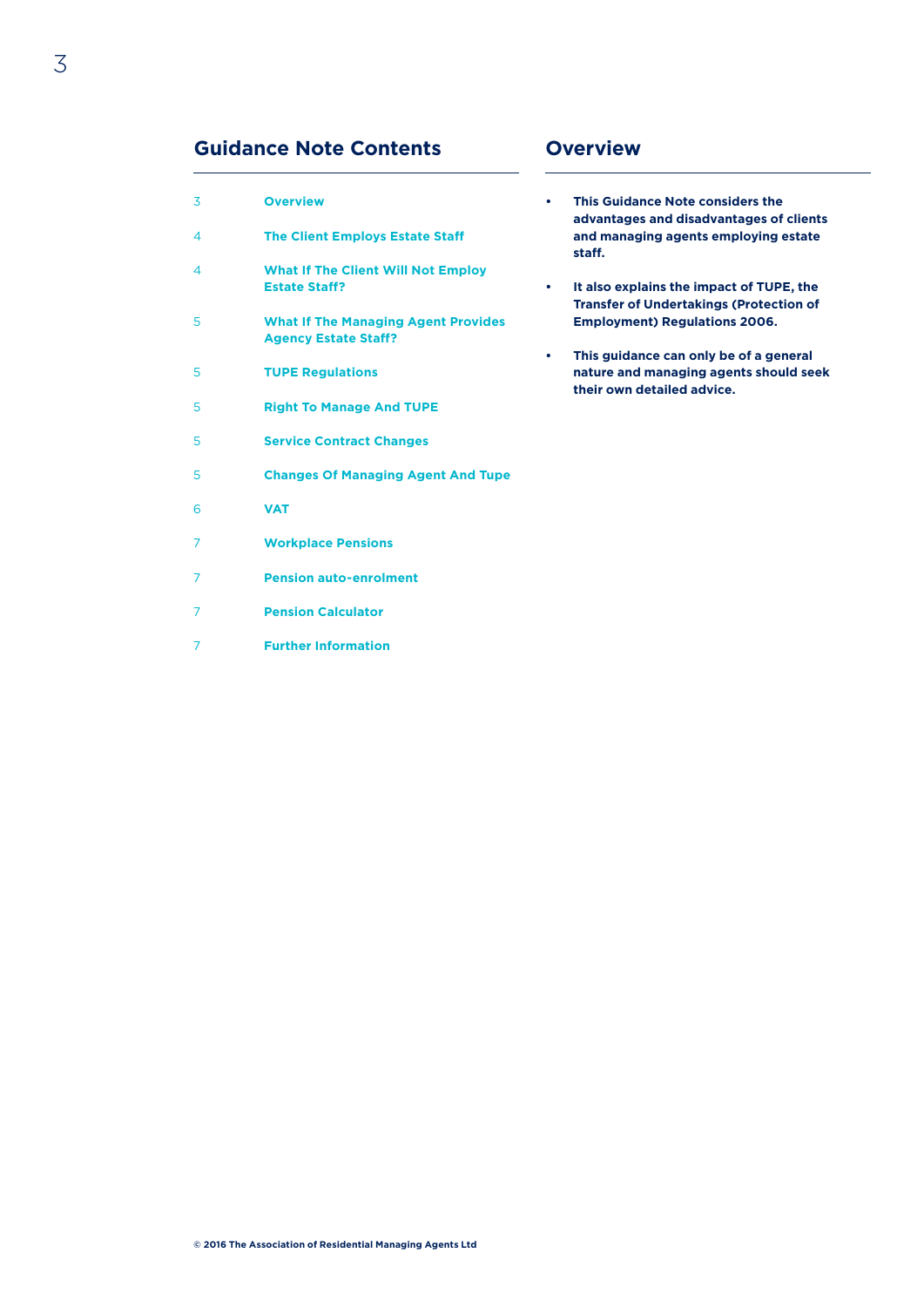# **The Client Employs Estate Staff**

This is the most common method adopted by managing agents. The client, whether a traditional landlord or RMC, is the employer of any porter, caretaker, concierge, cleaners etc.

This should provide a long-term solution to possible changes of managing agent because the employer does not change even if the managing agent does. VAT is not chargeable on the payroll cost because the staff work for the landlord. But what if the client wishes the managing agent to take over the role of supervising the estate based staff? There is a danger that the courts or employment tribunals may take the view that the effective employer is the managing agent, not the landlord or RMC.

Managing agents should consider the following:

- **•** Make sure that the employment contract is between the member of staff and the client and that it is signed by the client. Not by the managing agent on behalf of the client;
- **•** All documents, circulars and letters issued in relation to employees should be on the letter-headed paper of the client and signed by the client or clearly by the agent ON BEHALF OF the client;
- **•** The client should be responsible for setting pay and conditions. Letters about these matters should be signed by the client, not the managing agent on behalf of the client;
- **•** Payslips should refer to the client as the employer even if the managing agent arranges the payroll function;
- **•** The client should be part of any appraisal and disciplinary procedures and interviews;
- **•** Matters relating to employee insurance and health insurance should include the name of the client as the employer; and
- **•** Make a provision in the managing agent's contract that the managing agent does not replace the management company, that direction from the directors is required and will have to be given, and make sure that there is a sufficient provision for management reports such that there is evidence that the management company itself has not ceased activity.

The courts and tribunals will always look at the conduct of the parties not just the documentation when deciding who was acting as the employer.

#### **What If The Client Will Not Employ Estate Staff?**

Some client landlords do not want to employ estate-based staff because of the risks associated. The managing agent can choose to employ the staff on its own payroll but should explain to the client the consequences of doing so.

Firstly, VAT may be chargeable on top of the payroll costs because the provision of staff by the managing agent is a service to the landlord.

Secondly, if the client wished to dismiss the managing agent then the estate-based staff will have the right to TUPE and stay at the scheme if that is their wish.

Thirdly, the client has no right to give any instructions or supervision to the estate staff unless the managing agent expressly agrees to this; to do so will only make life difficult for all concerned.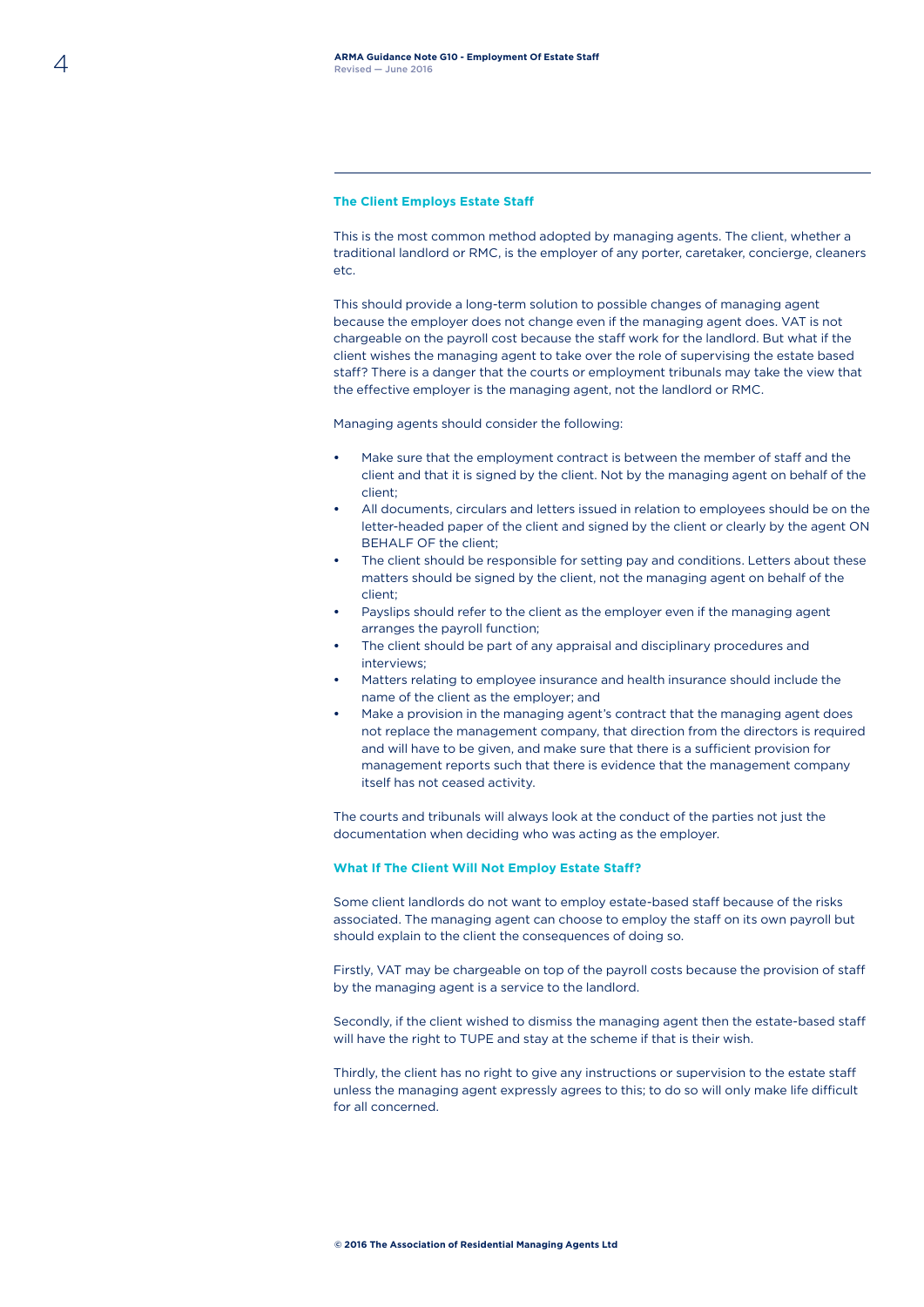#### **What If The Managing Agent Provides Agency Estate Staff?**

Some managing agents have associated or subsidiary companies that provide estate based staff to schemes that they manage or, indeed, schemes they do not manage. In this situation the managing agent should have a separate agency contract with the client to provide staff and the employees should sign documents to confirm that they are acting as agency staff. VAT may again be chargeable to the client and so through to the service charge.

There is a body of law for agency staff and the government announced in 2009 further changes to give normal employee rights to agency workers in certain circumstances.

#### **TUPE Regulations**

The TUPE regulations were introduced to guarantee that employment contracts and rights would be preserved on a company takeover. In essence all employees and contract rights would transfer to the buyer of a company. In 2006 TUPE was also extended to the transfer of service provisions and so now also applies to contracts for services. So for a landlord or managing agent TUPE may apply to the staff of a cleaning contractor who work wholly or mainly at a particular estate. TUPE applies to service provisions of all kinds including when there is only one employee. It will not apply to a short-term activity; for example a one-off builders clean.

Where managing agents suspect that TUPE applies they should seek advice. ARMA members have access to a Croner fact sheet on TUPE available from the members only area of the website.

#### **Right To Manage And TUPE**

TUPE will normally apply to estate staff if an RTMC is formed. Any estate-based staff have the right to be consulted and offered contracts of employment with the RTMC on similar terms.

#### **Service Contract Changes**

Managing agents and their clients may wish to change contractors for services such as gardening, cleaning and window cleaning if the performance of the contractor does not meet the standards expected.

However, if an employee cleaner or gardener of that contractor works wholly or mainly at one estate or on a group of estates that form the basis of a contract with the agent, then TUPE may apply to those employees.

So the managing agent can seek an alternative contractor but the same employees of the previous contractor will have the right to transfer to the newly appointed contractor. A change of contractor may not result in a change of person carrying out the service.

#### **Changes Of Managing Agent And Tupe**

What if a client sacks a managing agent from the management of a particular scheme or possibly a portfolio of schemes? Can TUPE apply?

If that sacked managing agent has staff that worked wholly or mainly on the particular scheme or portfolio then TUPE may apply to those staff. The managing agent should take advice and discuss the matter with the staff involved particularly if they are likely to be made redundant because of the loss of business.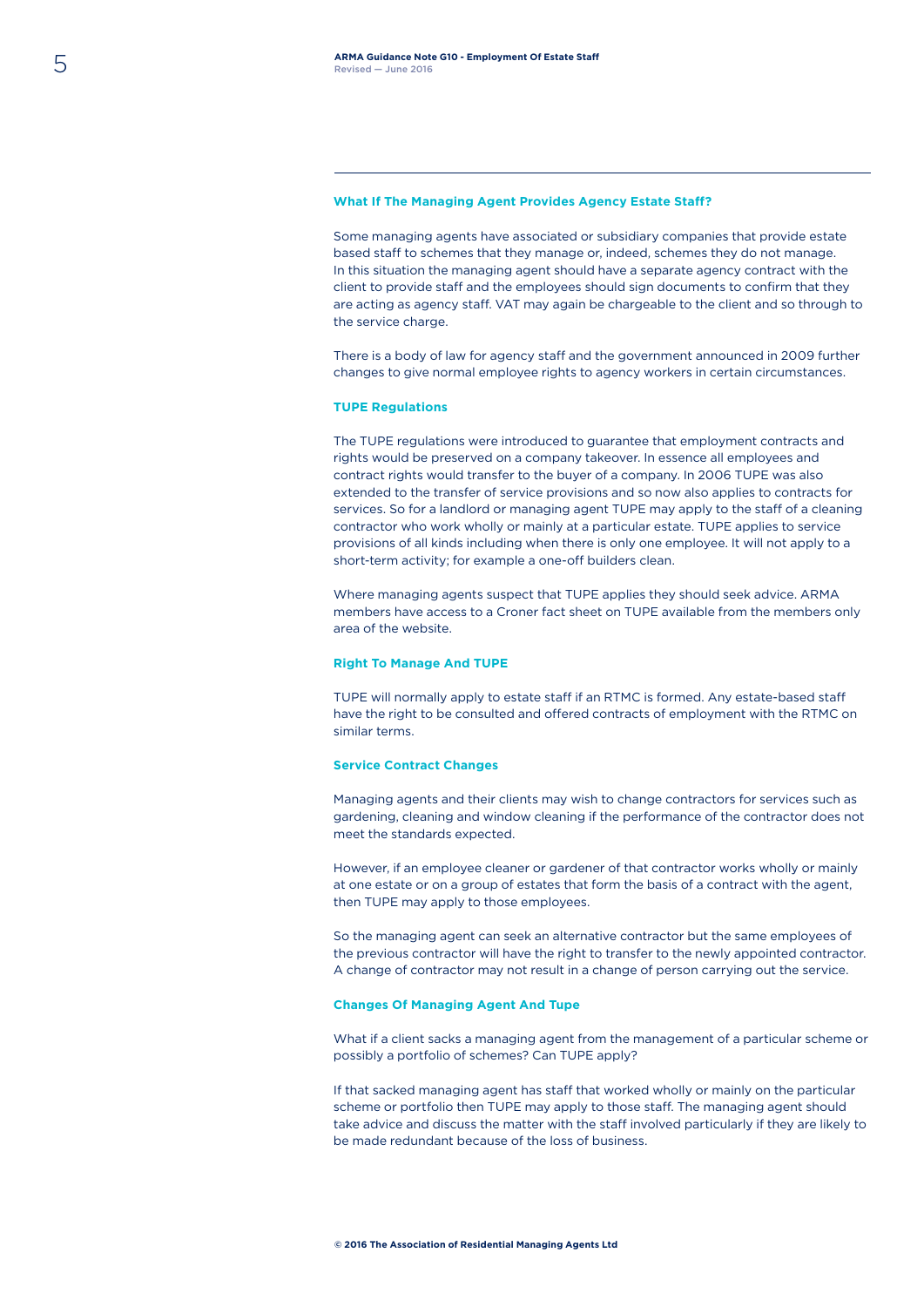# **VAT**

ARMA cannot give definitive advice on VAT and the employment of estate staff.

Members should seek their own advice on this matter. In general the following seems to be the accepted position but this can vary according to particular circumstances.

### **Scenario 1 – Employment by the landlord**

The landlord of long leasehold tenants employs a porter. The porter was recruited by the managing agent but the porter's employment contract is with the landlord/management company. The managing agent puts the porter on its payroll bureau register and deals with all tax and NI on behalf of the landlord.

The recovery of the porter's salary cost by the payroll bureau is a disbursement for VAT purposes and is therefore not subject to VAT. If a fee is charged by the payroll bureau for processing the payroll, this fee will be subject to VAT. For residential leaseholders the landlord/management company cannot charge VAT on the salary of the porter but it can pass on the VAT charged for the payroll bureau's costs.

#### **Scenario 2 – Employment by the managing agent**

The landlord of a block does not wish to take any responsibility for the employment of staff of flat blocks and so asks the managing agent to arrange and employ the staff. The managing agent provides a porter who is an employee of the managing agent.

There is a supply of staff to the landlord or management company by the managing agent so VAT is chargeable on the whole of the salary charged to the landlord/ management company.

The recharge to the residential leaseholders as part of their service charge will not show VAT but will be the actual cost including VAT suffered by the landlord/management company.

### **Scenario 3 – Employment by a company associated with the managing agent**

The landlord of a block does not wish to take any responsibility for the employment of staff of flat blocks and so asks the managing agent to arrange the staffing. The managing agent is a large company and has set up an associated employment agency company to supply staff to work in flat blocks. The managing agent's employment agency supplies the porter to the landlord on a full time contractual basis but the porter remains as an employee of the employment agency.

The supply of staff by the employment agency will be a standard rated supply and therefore the whole of the salary and any associated charges are subject to VAT with the cost being payable by the landlord/management company. The recharge to the residential leaseholders will not show VAT but will be the actual cost including VAT suffered by the landlord/management company.

#### **Scenario 4 – Employment by an employment agency**

The landlord of a block does not wish to take any responsibility for the employment of staff of flat blocks and so asks the managing agent to arrange the staffing. The managing agent approaches an employment agency to find the employee.

The managing agency's fees will be standard rated and VAT will be payable on the total cost. There is also a supply of staff to the landlord or management company by the managing agent so VAT is chargeable. The recharge to the residential leaseholders will not show VAT but will be the actual cost including VAT suffered by the landlord/ management company.